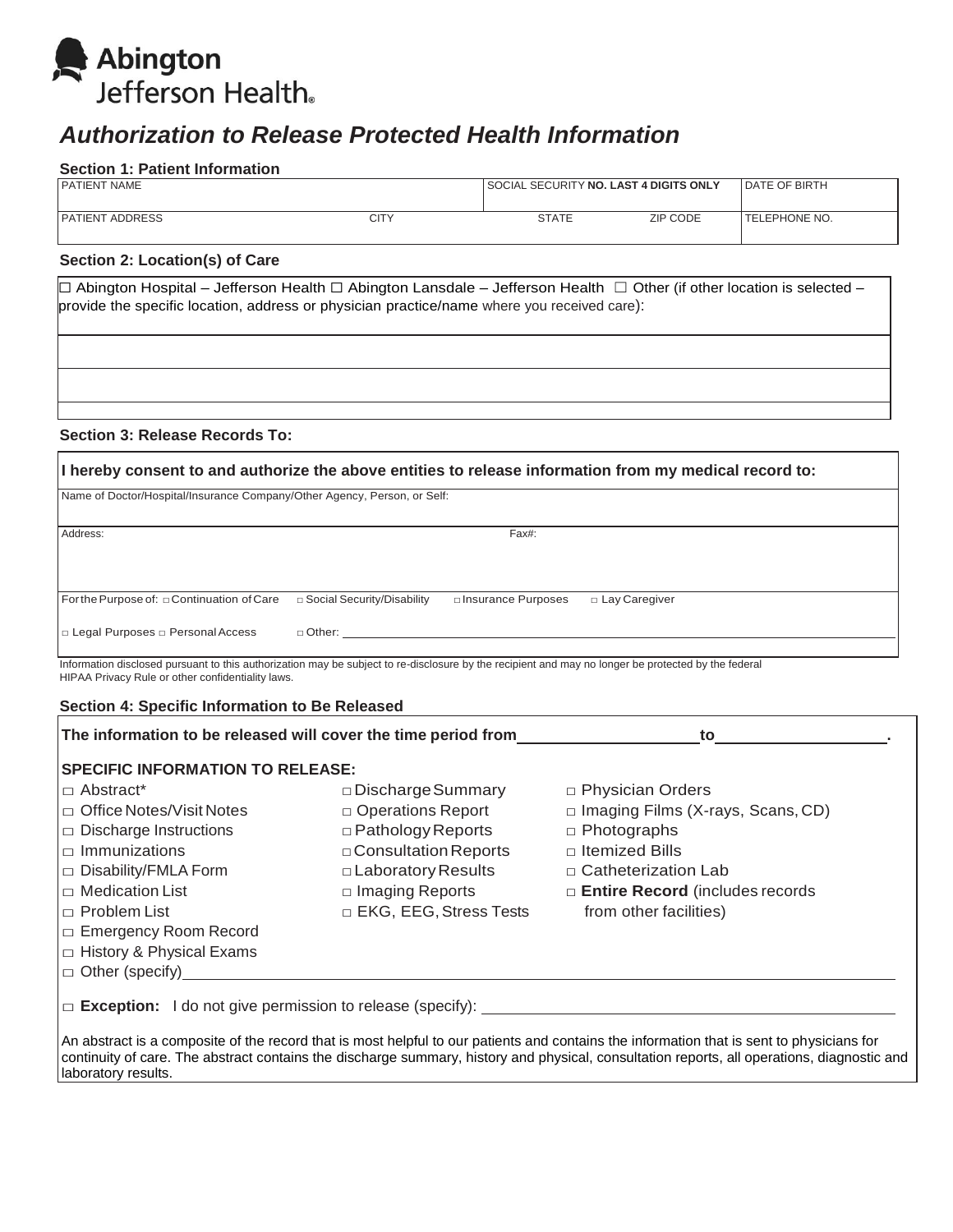# *Authorization to Release of Protected Health Information*

# **Section 5: Special Authorizations For Mental Health, Drug and Alcohol and HIV Records ATTENTION PATIENT: IF APPLICABLE, PLEASE COMPLETE THIS SECTION**

I understand that my medical record may contain "protected information" related to the following categories. My signature next to these items acknowledges my awareness and my authorization to release "protected information" in the record.

Drug or alcohol information, if drug or alcohol tests were ordered or treatment provided by my physician/provider. (Confidential Alcohol and Drug Abuse Patient Signature Information 42 C.F.R. Part II) Psychiatric or psychological information, if psychiatric or psychological treatment was given by my physician/provider. (PA Mental Health Procedure Act). **Signature** HIV related information, if HIV-related tests were ordered by my physician/provider.

(Confidentiality of HIV-Related Information Act, PA Law Act148).

**Signature** 

Information is being disclosed from records whose confidentiality is protected by Federal Law [42 C.F.R. Part II] and PA State Statutes [Title 55 Pa. Code 5100.32 and 5100.34 (a) and (b) and DAACA, 71 P.S. 1690.108 (b) & (c)].

# **Section 6: Authorization Signatures**

# **AUTHORIZATION SIGNATURES**

I hereby authorize Thomas Jefferson University (TJU), including the clinical operations referred to as Abington Hospital, Abington Lansdale Hospital, and Abington Health Physicians, to disclose the health information described above.

I understand the nature of this authorization and understand that it is voluntary. My refusal to sign this form in no way affects my treatment, payment, enrollment in health plans or eligibility for benefits, except: (a) when this authorization is for the use or disclosure of health information obtained in a research study, or (b) when I have requested a service by Jefferson (for example, a medical second opinion) and the sole purpose of the service is to provide health information to a third party at my request.

I understand that I may revoke this authorization at any time by sending a written request to the address indicated on the back of this form. I understand that the revocation will not apply to information that has already been released in response to this authorization. I have a right to request a copy of this authorization. A copy of this authorization is as valid as the original.

**Authorization Expires** *(insert date or event)*

 $\Box$  1 year from date of authorization  $\Box$  Other Date or Event (please specify):

**If no expiration date is designated this authorization will expire six (6) months from the signature date.**

Patient Signature: Date Signed: Date Signed:

Signature of Parent/Legal Guardian/Authorized Representative:

Printed Name of Parent/Legal Guardian/Authorized Representative:

Unable to sign because:

Verbal Consent (If the patient is physically unable to provide a signature. A verbal consent may be revoked by a verbal statement verified in *writing by two witnesses.)* I witness that the patient was physically unable to provide a signature, but that he/she understood the nature of this release and freely gave his/her oral authorization.

Witness Signature **Name Constructs** Witness Printed Name **Date** Date

Witness Signature **Name 2018** 2018 2019 Witness Printed Name **Date** Date

 $\Box$  Attached is a copy of the appropriate legal document, which proved authority to act on behalf of the patient.

**Records of deceased patients: If the requester is not the executor of the decedent's estate or if there is no executor or administrator then the requester certifies by signing above that he/she is the next of kin responsible for the disposition of the decedent's remains and the attached legal documentation confirms the above statement.**